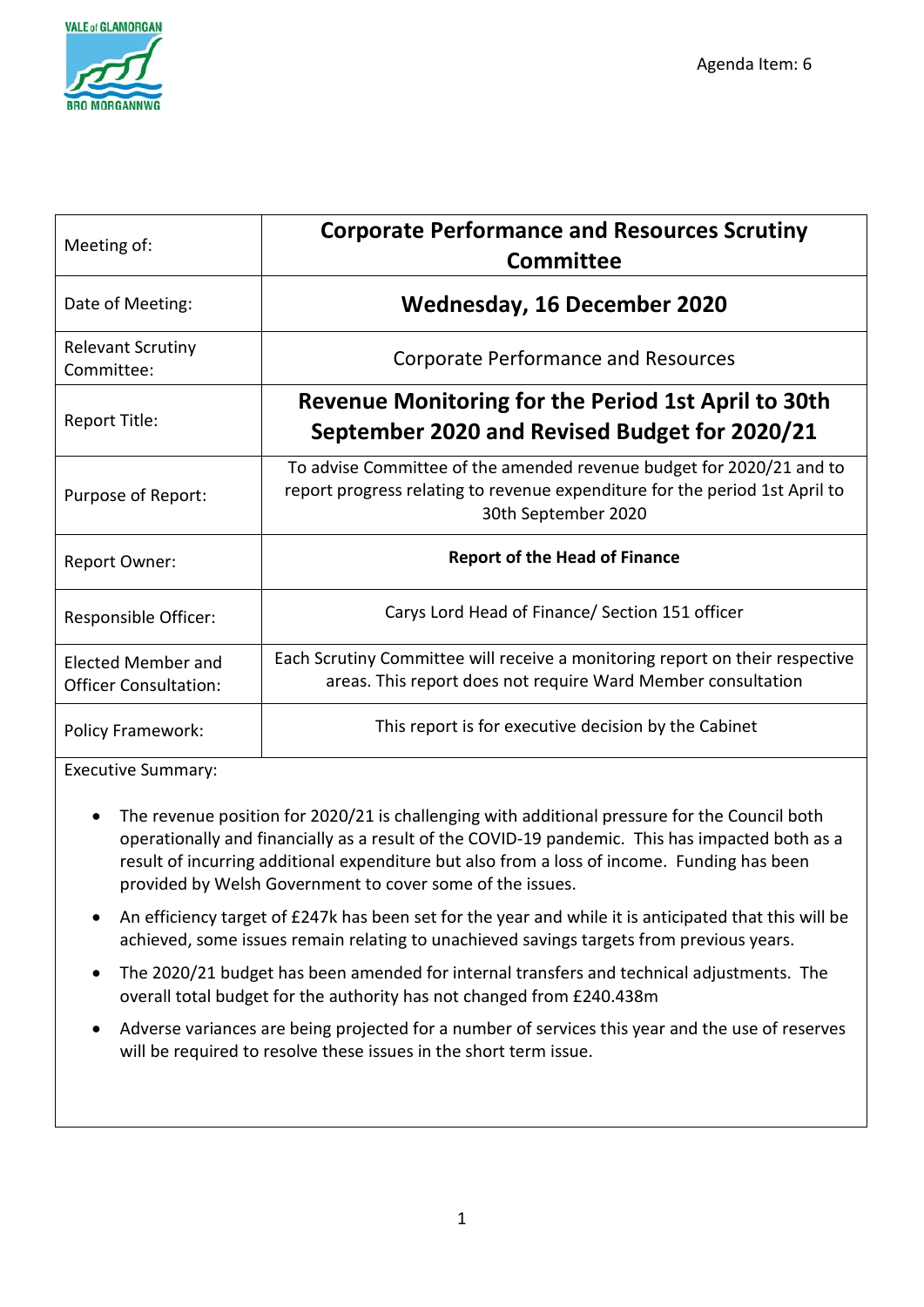### **Recommendations**

- **1.** That Scrutiny Committee consider the position with regard to the 2020/21 revenue budget.
- **2.** The amended revenue budget for 2020/21 as set out in Appendix 1 be noted.

### **Reasons for Recommendations**

- **1.** To inform Committee of the projected revenue outturn for 2020/21.
- **2.** To incorporate changes to the 2020/21 budget.

## **1. Background**

**1.1** Council on 26th February 2020 approved the Revenue Budget for 2020/21 (minute no c212) and the Housing Revenue Account budget for 2020/21 (minute number c213). There is an approved drawdown from the Council Fund during 2020/21 of £1m.

## **2. Key Issues for Consideration**

### **Impact of COVID-19**

- **2.1** The revenue position for 2020/21 is challenging with additional pressure for the Council both operationally and financially as a result of the COVID-19 pandemic. This has impacted both as a result of incurring additional expenditure but also from a loss of income.
- **2.2** From March 2020, Welsh Government (WG) has provided financial support to cover additional expenditure incurred via the Local Authority Emergency Hardship Grant. For the period March to Sept 2020 the Council will receive over £6m. The table below shows the value of the grant claimed to date, the value of items that WG have advised are ineligible for the grant, the value of items that are awaiting confirmation from WG and also actual grant received. Funding in some form will continue during this financial year, however, the basis on which funding will be released may change over the months as circumstances change.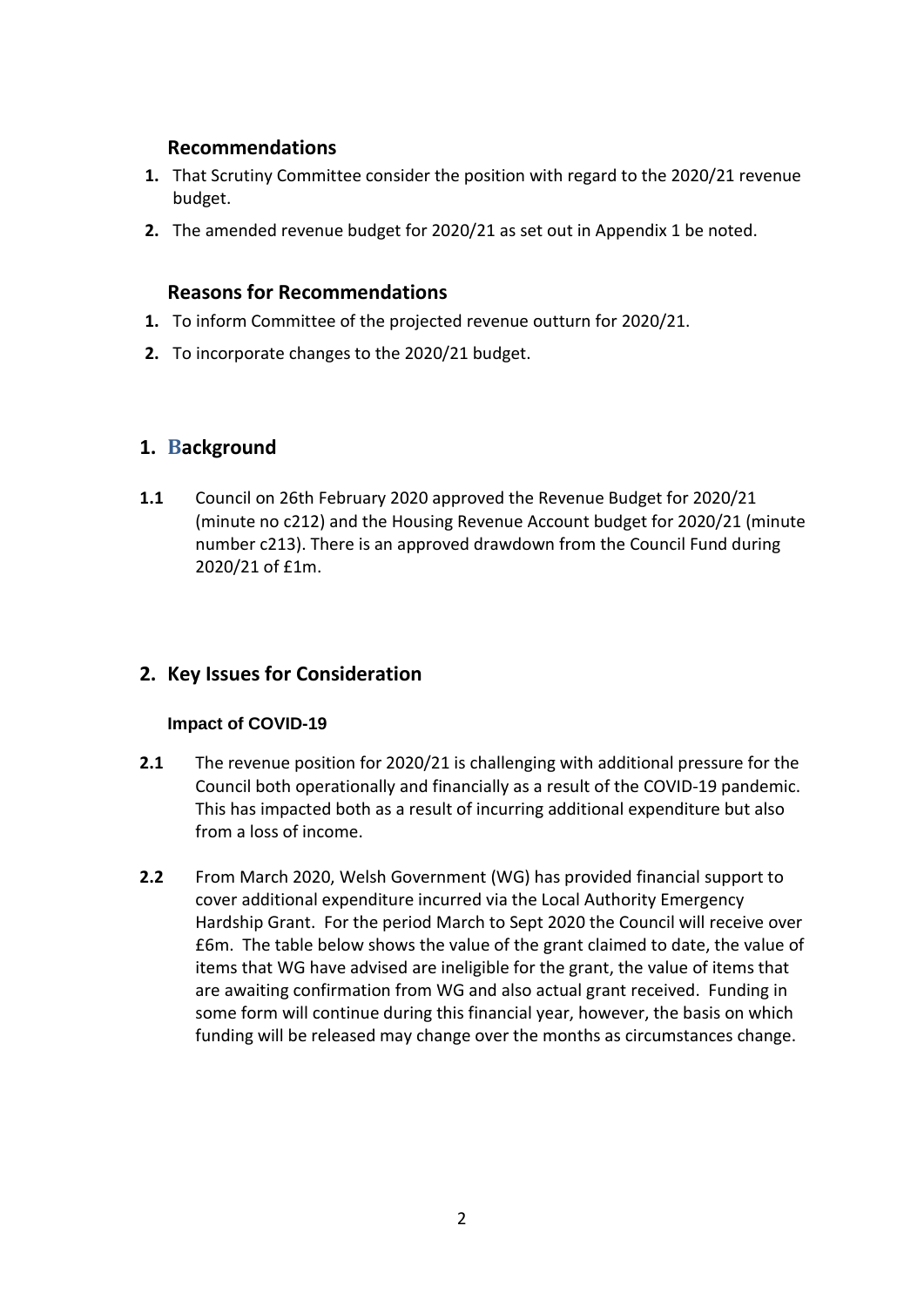| <b>Month</b> | Grant<br>Claimed<br>£000 | <b>Items</b><br><b>Disallowed</b><br>£000 | 50%<br>Paid<br>£000 | Grant<br>Due<br>£000 | On Hold<br>£000 | Grant<br><b>Received</b><br>to Date<br>£000 |
|--------------|--------------------------|-------------------------------------------|---------------------|----------------------|-----------------|---------------------------------------------|
| March        | 108                      | $\Omega$                                  | $-27$               | 81                   | $\Omega$        | 81                                          |
| April        | 1,349                    | $-110$                                    | 0                   | 1,239                | 0               | 1,239                                       |
| May          | 2,003                    | $-491$                                    | $-268$              | 1,244                | 0               | 1,244                                       |
| June         | 1,496                    | $-20$                                     | $-62$               | 1,414                | 0               | 1,414                                       |
| July         | 1,271                    | 0                                         | 0                   | 1,271                | 0               | 1,271                                       |
| Aug          | 427                      | $-4$                                      | 0                   | 423                  | 0               | 423                                         |
| Sept         | 542                      | 0                                         | 0                   | 542                  | $-17$           | 525                                         |
| <b>Total</b> | 7,196                    | $-625$                                    | $-357$              | 6,214                | $-17$           | 6,197                                       |

- **2.3** The main area of expenditure which has been disallowed relates to the additional 10% payment made to frontline staff in Social Service, both internally and to external providers and in Neighbourhood Services to acknowledge the risk they have been undertaking during the pandemic. This expenditure was disallowed by WG as it was a local decision and WG are providing funding for areas which are consistent across all authorities. A claim for the 10% payment to staff was therefore not included in the June, July or August claim to WG and is not included in the table above. They have also rejected any claims that relate to the Housing Revenue Account, again on the basis of consistency, as not all authorities have housing stock. WG has provided 50% funding for IT related expenditure up to the end of June and the figures in the above table relate to both revenue and capital costs. From 1st July, no further claims can be made for IT related expenditure and 100% of the costs have to be met by the Council.
- **2.4** In addition, WG are also providing grant support to cover the loss of income and £958k has been received for the first quarter of the year. A claim for lost income relating to quarter 2 is to be submitted by mid November. WG have now provided further clarity as to what income will not be eligible. They consider that the reduction of income relating to Planning Fees, Building Control Fees, Land Charges, Registrars and Licensing are delays in income rather than a loss therefore grant funding will not be provided and the situation will be reviewed during February 2021. However 50% of the Licensing and Registrars lost income claim was paid for quarter 1. The income losses going forward may improve depending on whether lockdown eases, however, there may still be restrictions on some services operating and thus generation income.
- **2.5** The Council has also received other specific grant funding from WG to cover additional costs relating to COVID-19 as shown in the table below.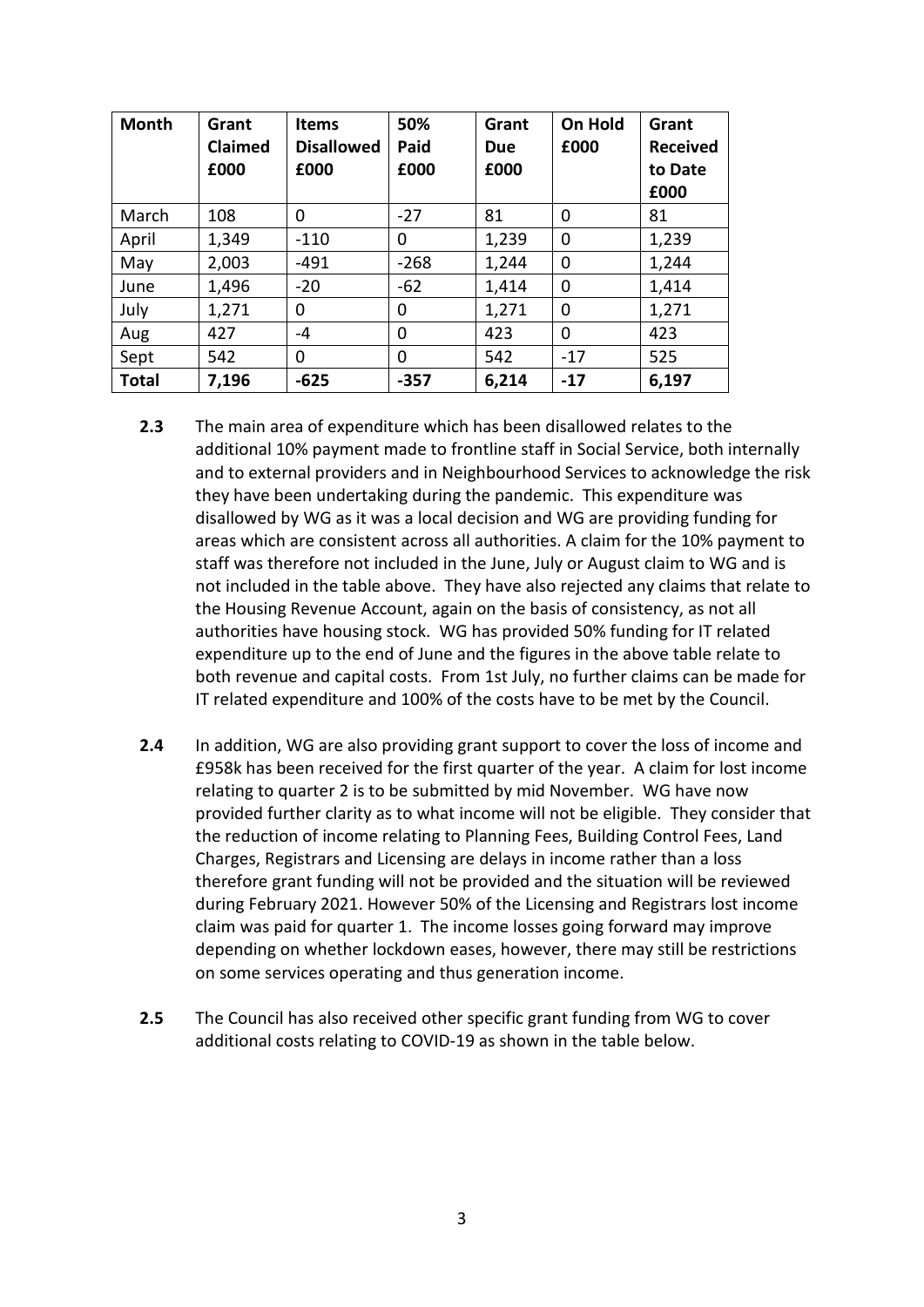| Grant                                               | £000   |  |  |
|-----------------------------------------------------|--------|--|--|
| <b>Business Support Grant</b>                       |        |  |  |
| Business Support Grant (2nd Tranche - October 2020) | 6,735  |  |  |
| Retail Leisure Hospitality Rates Relief             | 8,100  |  |  |
| <b>Start Up Business Grant</b>                      |        |  |  |
| <b>Freelancer Grant</b>                             | 319    |  |  |
| <b>Schools - Cleaning Products</b>                  | 32     |  |  |
| Schools - Accelerated Learning Programme            |        |  |  |
|                                                     | 43,260 |  |  |

- **2.6** On 29th October 2020 the Deputy Minister for Health and Social Services announced funding of £12.53m to ensure that children, young people and families in Wales receive the support they need during these very challenging and extraordinary times. Further detail as to the level of the allocation for the Council is awaited.
- **2.7** The impact of the COVID-19 pandemic will be discussed in further detail throughout this report.

### **Revised Budget 2020/21**

**2.8** At this time of the year the original budget is usually reviewed for any required adjustments and an amended budget is calculated. Appendix 1 to this report sets out the amended budget for 2020/21, together with the necessary adjustments to be made. These adjustments reflect charges for the use of capital assets, changes to inter-service recharges and transfers and pensions adjustments to comply with accounting standards. They have no overall effect on the net budget of the Council and are accounting adjustments largely outside the control of services.

### **Revenue Financial Position**

**2.9** This year it is difficult to project the potential outturn position for the Council at year end, particularly with the prospect of varying lockdown restrictions between now and the end of the financial year. However, the table below details the amended budget and shows the position by service area based on current projections which will change as the year develops and further clarification on grant funding is received from WG. The unplanned use of reserves will be necessary in the short term and is currently projected to be around £3.6m. This is in addition to the already approved drawdown from the Council Fund during 2020/21 of £1m.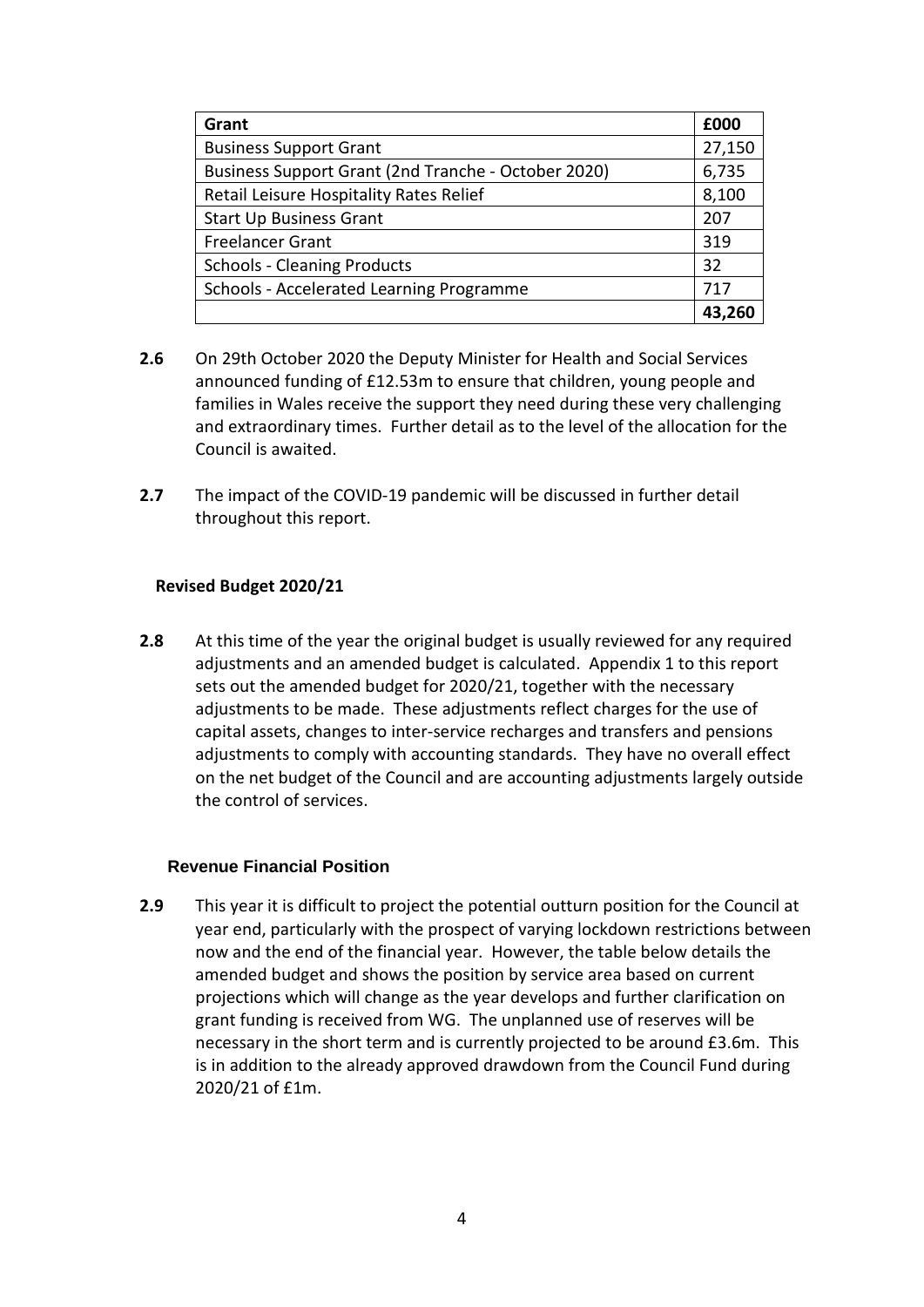|                                                      | 2020/21                          | 2020/21                  | 2020/21   | Variance                     |
|------------------------------------------------------|----------------------------------|--------------------------|-----------|------------------------------|
| Directorate/Service                                  | <b>Original</b><br><b>Budget</b> | Amended<br><b>Budget</b> | Projected | (+)Favourable<br>(-) Adverse |
| <b>Learning and Skills</b>                           | £000                             | £000                     | £000      | £000                         |
| Schools                                              | 93,950                           | 93,850                   | 93,850    | $\mathbf 0$                  |
| Strategy, Culture, Community Learning<br>& Resources | 11,344                           | 8,146                    | 8,435     | $-289$                       |
| <b>Directors Office</b>                              | 231                              | 231                      | 231       | $\pmb{0}$                    |
| Additional Learning Needs & Wellbeing                | 2,921                            | 2,731                    | 2,760     | $-29$                        |
| <b>Standards and Provision</b>                       | 4,080                            | 4,364                    | 4,296     | $+68$                        |
| Unplanned use of Reserves                            | 0                                | $\mathbf 0$              | (250)     | $+250$                       |
| <b>Social Services</b>                               |                                  |                          |           |                              |
| Children and Young People                            | 17,255                           | 17,220                   | 17,220    | 0                            |
| <b>Adult Services</b>                                | 50,526                           | 50,461                   | 51,961    | $-1,500$                     |
| Unplanned use of Reserves                            | 0                                | 0                        | (1,500)   | $+1,500$                     |
| Resource Management & Safeguarding                   | 371                              | 284                      | 284       | $\boldsymbol{0}$             |
| Youth Offending Service                              | 737                              | 718                      | 718       | 0                            |
| <b>Environment and Housing</b>                       |                                  |                          |           |                              |
| Neighbourhood Services & Transport                   | 28,309                           | 24,262                   | 25,012    | $-750$                       |
| Unplanned use of Reserves                            | 0                                | 0                        | (750)     | $+750$                       |
| <b>Building/Cleaning Services</b>                    | 0                                | $\pmb{0}$                | 815       | $-815$                       |
| Unplanned use of Reserves                            | 0                                | $\pmb{0}$                | (815)     | $+815$                       |
| <b>Regulatory Services</b>                           | 1,894                            | 1,900                    | 1,900     | 0                            |
| <b>Council Fund Housing</b>                          | 1,339                            | 1,317                    | 1,317     | 0                            |
| <b>Managing Director &amp; Resources</b>             |                                  |                          |           |                              |
| Resources                                            | 651                              | 55                       | 348       | $-293$                       |
| Unplanned use of Reserves                            | 0                                | $\mathbf 0$              | (293)     | $+293$                       |
| Regeneration                                         | 2,024                            | 2,003                    | 2,003     | $\mathbf 0$                  |
| Development Management                               | 1,016                            | 1,017                    | 1,017     | 0                            |
| <b>Private Housing</b>                               | 848                              | 854                      | 854       | 0                            |
| <b>General Policy</b>                                | 23,942                           | 32,025                   | 32,025    | 0                            |
| Planned Use of Council Fund                          | (1,000)                          | (1,000)                  | (1,000)   | 0                            |
| <b>Total</b>                                         | 240,438                          | 240,438                  | 240,438   | $\mathbf 0$                  |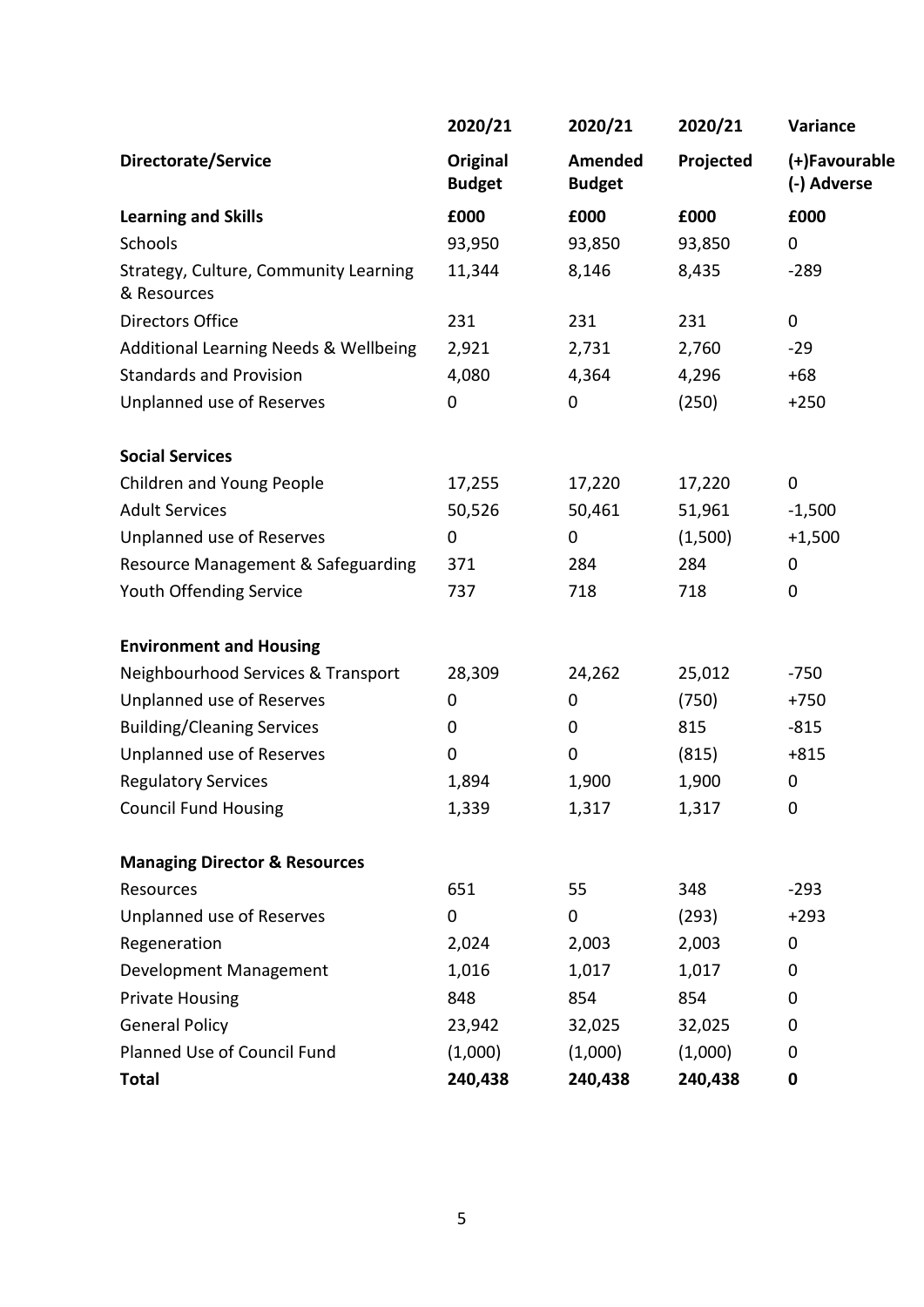#### **Learning and Skills**

- **2.10** The forecast for Learning and Skills is an overspend of £250k. The Education Pressures reserve has a current balance of £452k and therefore if the Education Service is unable to mitigate the overspent position by year end, funding will be transferred from the reserve.
- **2.11** Schools The delegated budget relating to schools is expected to balance as any under/over spend is carried forward by schools. As at 1st April 2020 schools reserve balance stood at £839k.

Additional expenditure has been incurred in schools in respect of COVID-19, however, most of this expenditure to date will be grant funded. Hubs have been set up in schools over the past months to provide childcare for key workers during the lockdown period. Funding for this provision has been received from WG through the Hardship grant. Where possible, grant funding has been claimed from WG to cover additional expenditure incurred by Schools since their reopening in September.

**2.12** Strategy, Culture, Community Learning & Resources - An adverse variance of £289k is projected at year end after a transfer of £125k from reserves.

School Transport is currently projecting an overspend of £392k. Local Education Authorities have a statutory duty to provide free school transport for pupils of statutory school age who reside beyond walking distance to the nearest appropriate school, in addition to a statutory duty to provide transport for pupils with additional learning needs who require access to specialist provision. The Council also provides discretionary support towards pupils in further education above the age of 16. The Learning and Skills Directorate is responsible for meeting the cost of any adverse variance against this budget even though the service is procured through the Environment and Housing Directorate. The following overspends are currently projected: Primary £17k, Secondary £122k, Further Education £40k and Additional Learning Needs (ALN) £213k.

Contract prices rose following the tendering of all school transport services in September 2019. From September 2020, additional mainstream routes have been required due to safety concerns and no transport provided in certain areas which has resulted in an increase in costs. Additional services are running as pupils are unable to attend their catchment school. There has been another significant increase in cost following the decision of one of the operators to hand back all the services that they were carrying out and there has been a need to set up additional ALN routes for September 2020. Transport costs to Ysgol Y Deri have increased while others have remained consistent with transport to some schools ceasing, such as St Illtyds Primary and Ysgol Bryn Derw and new transport requirements to schools such as Riverbank and Cowbridge Comprehensive. Some pupils with ALN have extremely complex needs and can require, at short notice, a change of transport, either because they have issues with other pupils,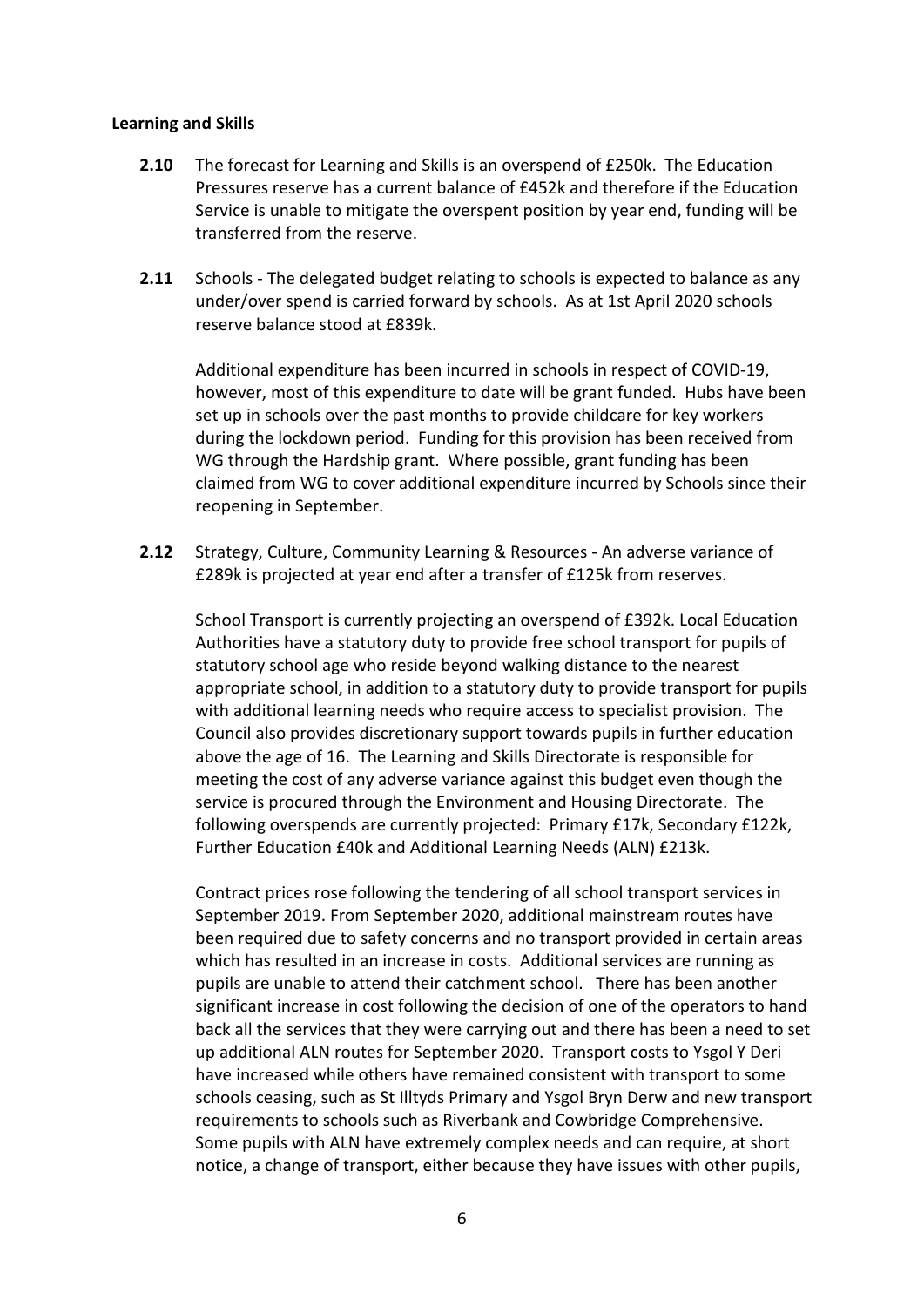they have a change in their behaviour or a minor issue on transport means they can no longer travel on a certain route. There have only been an additional six pupils added to Ysgol Y Deri services since September 2019 but the addresses of the pupils are as far reaching as Llantwit and Ogmore, which in itself increases costs.

When schools were closed during the period April to June, the Council continued to pay school transport providers 75% of their contract to ensure that the service would be available when schools reopened, however, WG has offset this saving by reducing the funding they have provided for lost income.

Libraries are projecting an underspend of £39k. There are staffing underspends of £69k as a result of vacancies, however, £18k of the underspend will be used to offset the cost of implementing Openplus at Cowbridge and Llantwit Libraries and the provision of card payment machines in Libraries and software purchases of £12k.

Adult Community Learning –The service is currently projecting that it will outturn with an underspend of £64k. Vale Courses are projecting a £44k deficit due to COVID-19. Welsh Government have provided funding for loss of income however from September some classes will take place on ZOOM with reduced class sizes when centres open and possibly only 45% of provision will take place. The Get Back On Track programme is currently projecting a favourable variance of £63k due to staffing underspends and additional Cardiff and Vale College (CAVC) funding for skills@work. The CAVC Franchise is projecting a £14k underspend from the staffing budget. The CAVC Skills Development programme will also underspend by £31k.

Schools Non Delegated expenditure – This budget is projected to outturn on target after a transfer of £125k from the School Rationalisation Reserve to fund transitional costs in relation to the 21st Century Schools programme.

- **2.13** Directors Office It is anticipated that this area will outturn on target.
- **2.14** Additional Learning Needs & Wellbeing This service continues to face significant pressures due to the increasing needs of pupils within the Vale and an adverse variance of £29k is projected. Children's Placements is currently projected to breakeven based on current information, however this will be reviewed based on any changes in placements. There is currently an adverse variance of £33k relating to Recoupment income and the Prevention & Partnership budget currently has a favourable variance of £4k.
- **2.15** Standards and Provision A net favourable variance of £68k is anticipated across the Standards and Provision Service due to savings on employee costs in the Youth Engagement and Progression service.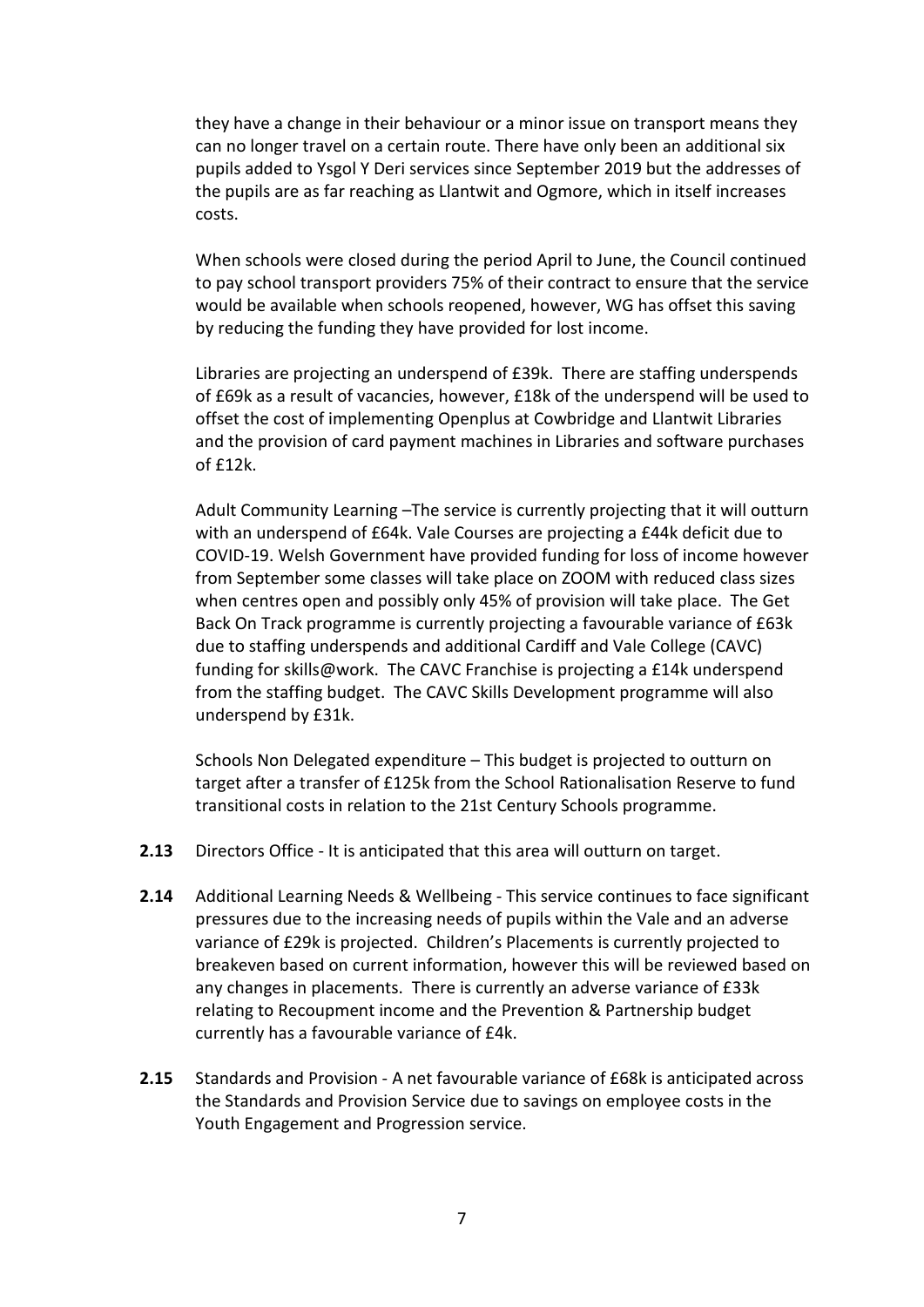#### **Social Services**

**2.16** It is anticipated that Social Services will overspend by £1.5m this year.

Children and Young People Services - There is continuing pressure on the children's placements budget given the complexities of the children currently being supported and the high cost placements some of these children require to meet their needs. This is further impacted by the COVID-19 pandemic and the significantly higher demand for placements. Work continues to ensure that children are placed in the most appropriate and cost effective placements. There is also pressure due to legal costs being incurred as a result of complex court cases that require counsel's involvement. In addition this year there have been greater costs incurred in relation to children being placed for adoption outside the Vale Valleys and Cardiff Adoption partnership area. This does not reflect more children being placed in agency placements, rather that the staggered payments made for these placements have fallen more significantly in this financial year. £500k of the 2020/21 WG Social Care Workforce and Sustainability Pressures Grant has been allocated to this service which has been received for a second year and with additional funding provided by the Council as part of the budget setting process for 2020/21, the overall Children and Young People Services budget is currently projected to breakeven. The outturn position could fluctuate as the year progresses if the number of children looked after and/or complexity of needs change, particularly with the potential high cost of each placement.

Adult Services - The service is now projecting an overspend at year end of around £1.5m. This is after Social Care Workforce and Sustainability Pressures Grant funding has been received from WG for a second year and this year £1.1m of this grant has been allocated to Adults Services. Of the overspend, £1m is due to the pressures on the Community Care Packages budget which is extremely volatile and therefore difficult to predict. Work is ongoing to review this position, particularly in light of the current circumstances. As part of the Council's commitment to acknowledge and support the work Council staff are undertaking in the care sector during the COVID-19 pandemic, a temporary pay increase of 10% has been provided. There has also been a similar payment totalling around £500k to staff working for external domiciliary providers and residential and nursing home providers. WG is not prepared to fund this additional payment to Council or external provider's staff via the Hardship grant as it is a local decision and therefore the costs have to be financed by the Council. Other support provided to external care providers such as the provision of PPE and additional staffing hours due to sickness/shielding etc will be funded by WG. Payments made to care home providers for void beds and for void beds in the Council's own care homes for the 3 months ending 30th June 2020 has been claimed from WG and will continue to be claimed in quarter 2. The service has needed to purchase large quantities of PPE over the past months and funding for these costs has been received from the WG Hardship grant. It is still early in the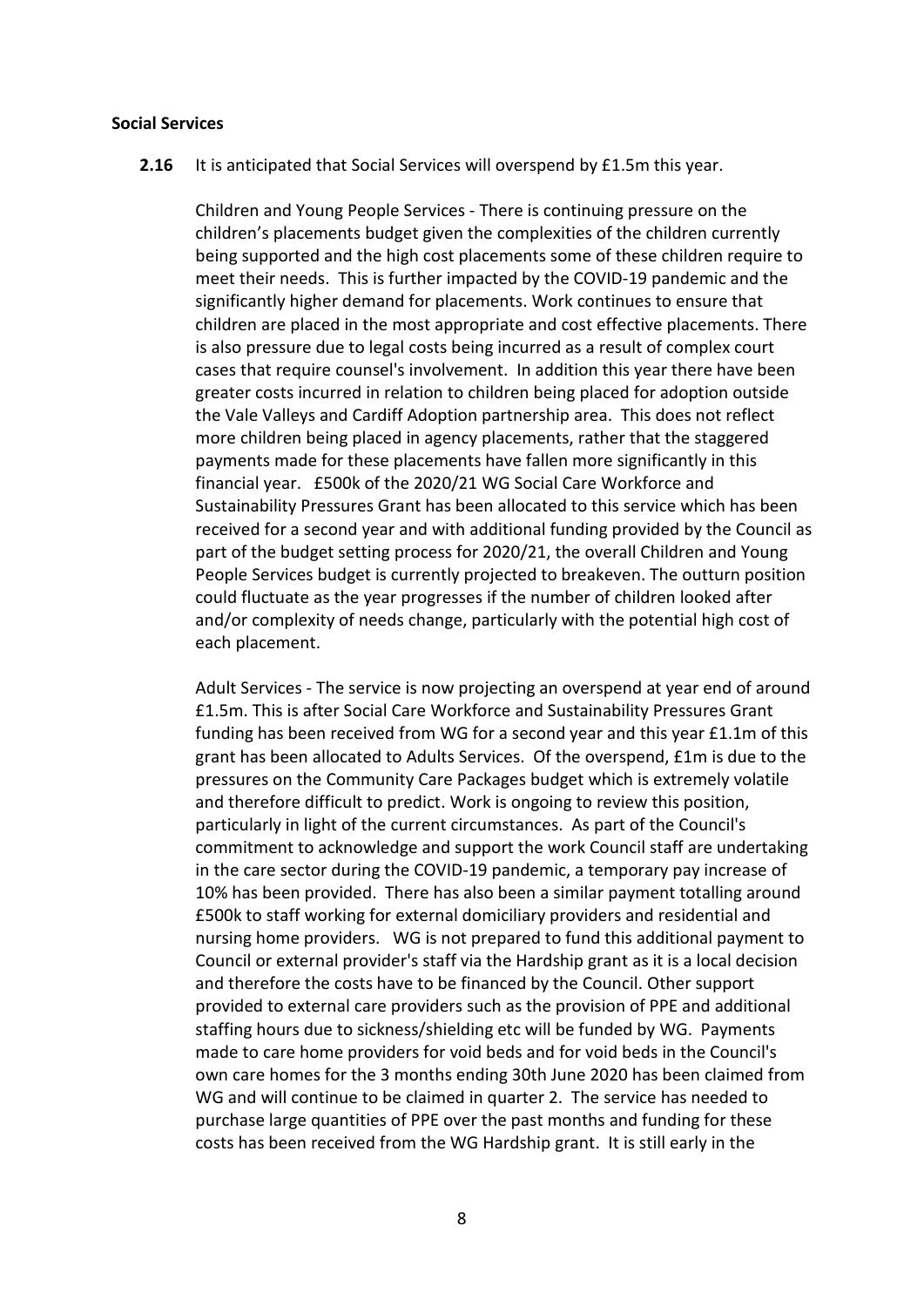financial year and these figures could fluctuate however any overspend at year end will be funded from the Social Services Legislative Changes reserve.

**2.17** Youth Offending Service - It is early in the financial year and currently it is anticipated that this service will breakeven at year end.

#### **Environment and Housing**

**2.18** Neighbourhood Services & Transport is currently projected to have an adverse variance of £750k against the 2020/21 budget. Funding for budget pressures of £1.25m has been provided as part of the 2020/21 budget setting process, however, there remains considerable pressure on the budget.

Waste Collection Service - The service is anticipating an adverse variance of around £1m by year end. There still remains continued pressure on employee and transport budgets due to downtime involved in travelling to Cardiff to dispose of waste. However this will reduce once the waste transfer station is operational which is due to take place during 2021/22. Staffing numbers have been increased to enable the maintenance of the service through the COVID-19 pandemic and to be able to observe social distancing. This increased cost is, however, being claimed against the WG Hardship grant. A temporary additional 10% uplift in salary has also been provided to frontline staff in this area to acknowledge the difficulties they face and as previously stated this is not being funded by WG. This uplift has been approved for the period from April to the end of August 2020 and will cost the service around £175k. There was also a decrease in the Waste Grant from WG for 2020/21 which funds part of the recycling collection service. Preparations are still ongoing to enable the full rollout of a kerbside sort method of recycling. The next phase of the recycling rollout commenced in Barry during October 2020. This will ensure that the majority of recycling is delivered to UK markets rather than being sent abroad and will further reduce the costs currently being spent on treating recycling as the Council will get an income for the majority of recycling it collects rather than paying for the treatment of our co-mingled recycling. Currently, there remains pressure on the budget due to the high price being paid to treat co-mingled recycling. The price has increased steadily over the last couple of years since China banned elements of recycling such as plastic into the country. This has been compounded by a high % of dry recycling collected since May 2019 being rejected by the new contractor. It is estimated that these factors have added an additional £200k pressure to the budget, however, this should improve as a result of the full rollout of a kerbside sort method of recycling. To offset the pressures above there are savings on vacant posts elsewhere in the service of around £450k. The additional costs of £175k relating to the additional 10% paid to frontline staff will be funded centrally from monies set aside at the end of 2019/20 in the Council Fund in order to meet any potential additional costs relating to the COVID-19 pandemic. The remaining £575k will be funded from the Neighbourhood Services reserve.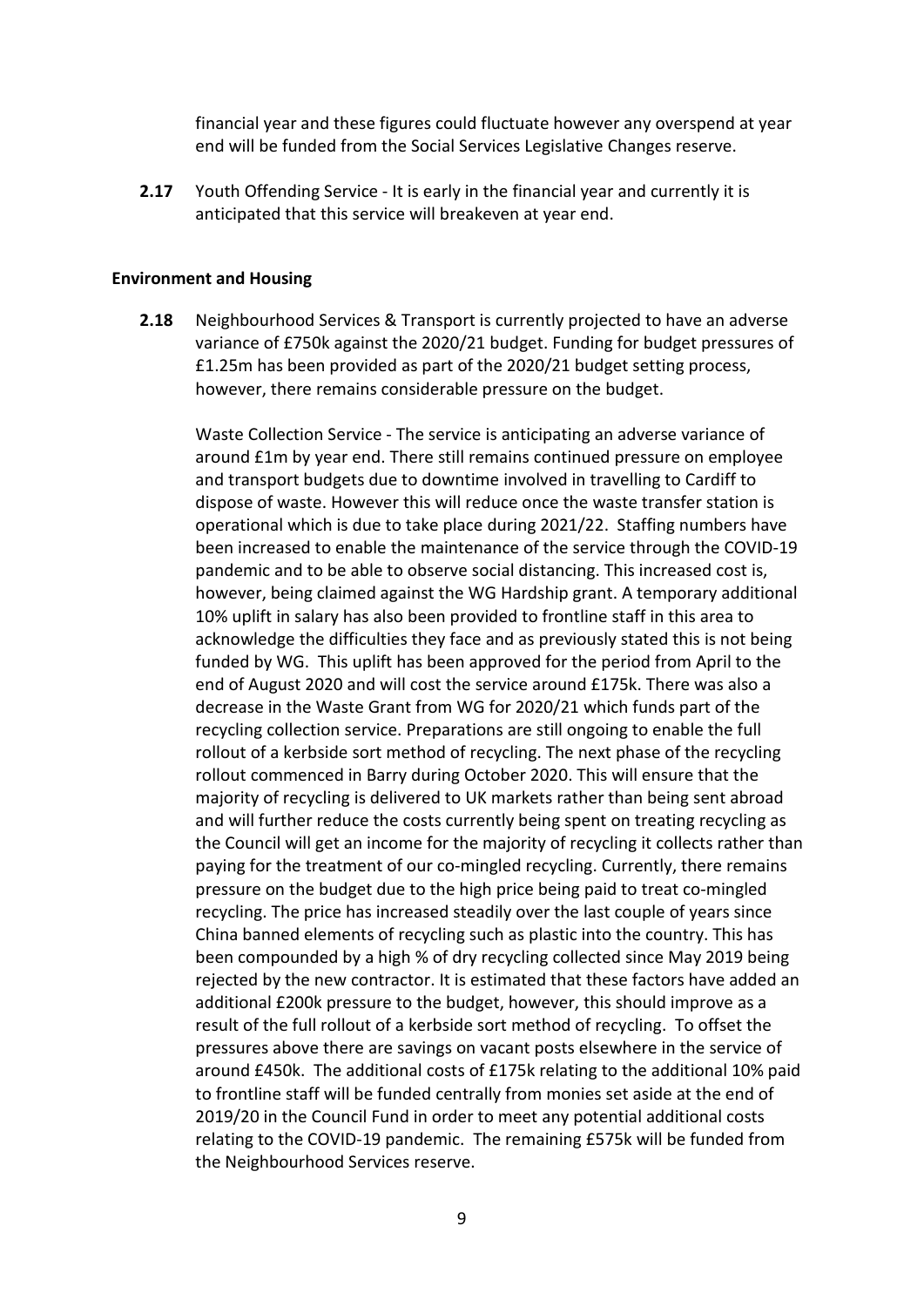- **2.19** The COVID-19 pandemic has created a number of budget pressures including the loss of income from car parking, commercial waste, leisure centres, concessions, environmental enforcement and civil parking enforcement income. Grant funding has been received from WG for the first quarter of the year with further claims to be submitted during the remainder of the year.
- **2.20** Building Services The Building Maintenance service is currently running at a significant deficit due to the decrease in the level of work being undertaken as a result of the COVID-19 pandemic. The majority of work undertaken by Building Maintenance is within public buildings or Council houses and therefore the level of work has reduced significantly. It is estimated that the trading unit has been losing on average around £20k per week for the first 6 months of the year as the Building Maintenance operatives are unable to recover all of their costs from undertaking work. Around 1,000 chargeable hours were undertaken per week in 2019/20, this has reduced to around 300 hours per week in the first 3 months of 2020/21. This has now increased to around 600 hours a week between July and September but is anticipated to decrease again due to the reintroduction of lockdown measures. The net impact is a current deficit for April to September of £330k on work that would have been undertaken on Housing properties and £210k from public buildings which is a total of £540k. Due to current lockdown measures it is extremely unlikely that the adverse position will be recovered. It is anticipated this could be at least £750k but depends on the severity of lockdown measures over the coming months. Options for funding this deficit are being assessed including discussions with Welsh Government.
- **2.21** Building Cleaning It is anticipated that the income for Building Cleaning will not decrease to the same level as Building Maintenance as client budgets will be charged their annual sum agreed as part of the Service Level Agreement even though some buildings may not have been fully operational through the COVID-19 pandemic. There will however be a pressure on the trading account due to the additional 10% paid to the frontline cleaning staff. It is estimated that this will be a value of £65k that cannot be recharged on to clients and will be funded centrally from monies set aside at the end of 2019/20 in the Council Fund in order to meet any potential additional costs relating to the COVID-19 pandemic.
- **2.22** Regulatory Services The allocation represents the Vale of Glamorgan's budget for its share of the Shared Regulatory Service (SRS). A separate set of accounts is maintained for the SRS and periodically reported to the Shared Regulatory Service Joint Committee. It is anticipated that the SRS will outturn on target.
- **2.23** Council Fund Housing In response to the WG guidance on managing homelessness during the Covid19 pandemic and the provision of £10 million of additional funding to enable local authorities to secure accommodation needed to ensure that those without a home can be protected, supported and isolated if necessary, the Housing Solutions Team worked hard to secure additional emergency temporary accommodation for the Vale's homeless clients during this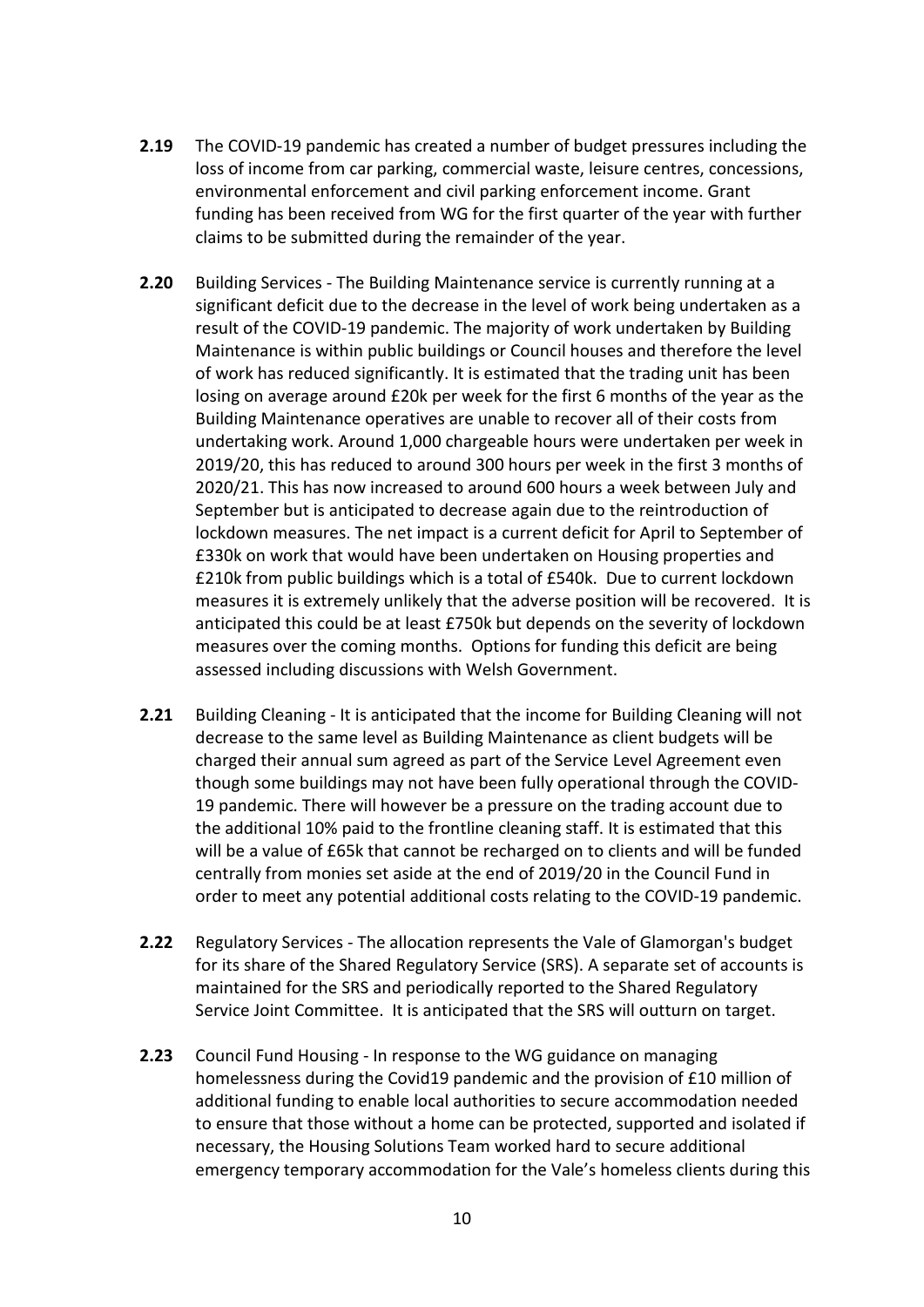period. The team has successfully housed 265 clients by using Ty Iolo hostel, bed and breakfast accommodation and council, leased and shared properties in the private rented sector and have secured a total of 86 local hotel rooms in order to satisfy demand. The additional costs of this increased accommodation have been funded by WG and confirmation has been received that this will continue until 31st March 2021. The Community Safety team has also been heavily involved in dealing with an increase in anti-social behaviour during lockdown, mainly due to large gatherings. This means there is now an impetus on ensuring that our CCTV equipment provision is positioned at the most effective sites. The team are currently looking at rolling out the replacement programme using the £350k capital funding set aside last year. Discussions are still on-going regarding the future monitoring of CCTV therefore the 2019/20 revenue savings target of £75k will again not be achieved this year. It is anticipated that unless this saving can be covered by underspends elsewhere within the service, funding will need to be drawn down from reserves to cover this shortfall.

### **Managing Director and Resources**

- **2.24** Resources As a result of the COVID-19 pandemic the Council has had to invest a considerable sum to upgrade its network infrastructure and security arrangements to enable the move to home working. WG has agreed to pay 50% of such costs from the Hardship grant up to the end of June. Any further expenditure past this date will have to be 100% funded by the Council. This means that the Council will need to find funding of around £293k to cover the shortfall in the investment it has undertaken to facilitate homeworking from revenue and it is proposed that the ICT Fund will be used to cover this gap. Due to the COVID-19 pandemic there has been a loss of income from the Registrars Service and land charges of around £100k. WG has considered that this income has been delayed rather than lost and therefore has only provided funding for 50% of the claim for Registrars for quarter 1. They have also advised that the situation will be reviewed during February 2021 and therefore it is not clear at this stage of the level of any year end adverse variance.
- **2.25** Regeneration There was a loss of income during quarter 1 including rent from commercial tenants and potential Countryside parks takings, however, WG is providing funding for this period. A claim for the second quarter losses is due to be submitted to WG shortly. Any potential overspend for this Division will be mitigated where possible by staff cost savings due to delays in the recruitment process during the pandemic.
- **2.26** Development Management Due in part to COVID-19 disruption in March, along with a large influx of planning applications in the latter part of 2019/20 there was a large carry forward of fees into 2020/21. This position has helped the fact that there was a sharp drop off in fee income received during the first quarter which was £100k lower than the equivalent period last year. It is hoped that as lockdown eases this position will improve. In addition, it is anticipated that the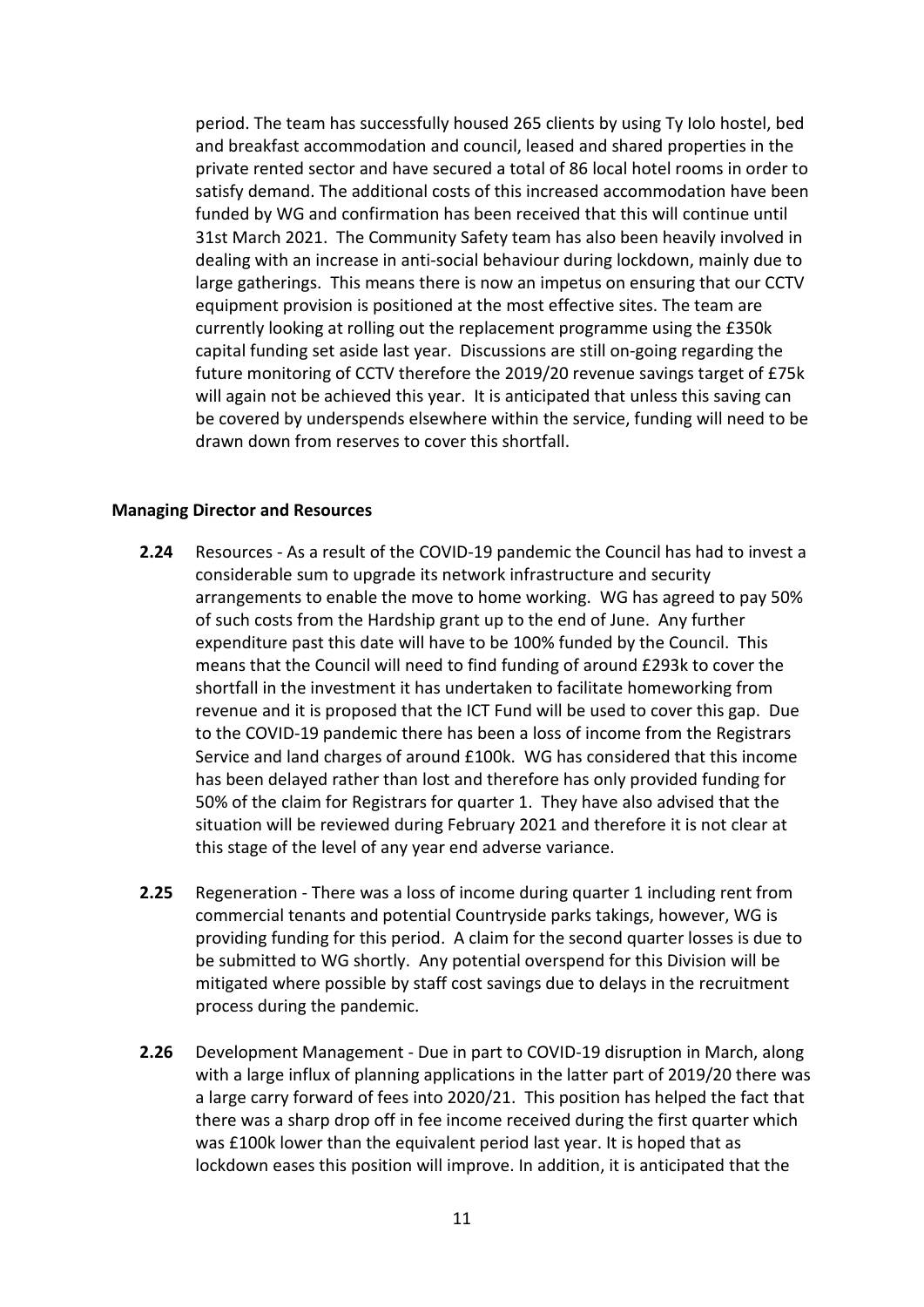Welsh Government will shortly be announcing a reform of the planning regulations which is expected to result in an increase in planning application fee rates at some point during the year which should also assist in bolstering the fee income position by year-end hence currently a breakeven position is cautiously forecast for the year.

- **2.27** Private Housing The pandemic has badly affected the Disabled Facility Grants fee income as clients have understandably been anxious about officers and contractors entering their property. Quarter 1 fee income was £5k, against a profiled target of £36k. With the slow easing of lockdown it is anticipated that the situation should improve but it will not be possible to achieve the full year's target by March. This position may improve if the loss of income claim to WG is successful.
- **2.28** Rent Allowances It is anticipated that based on existing trends the overspend at year end could be around £200k. This is due to the migration of Housing Benefit claims over to universal credit, impacting on the subsidy the Council receives on its overpayments. If required at year end funding will need to be transferred from the Welfare Reform reserve.

### **General Policy and Council Tax**

**2.29** General Policy - Council Tax collection rates are down 1.1% at the end of September 2020, which in cash terms equates to around £1m, however, this is in part due to some customers deferring payments from April/May this year to February/March next year. The recovery process had been halted however this has now recommenced. Information is being provided to WG on a regular basis regarding this issue.

### **2020/21 Efficiency Targets**

- **2.30** As part of the Final Revenue Budget Proposals for 2020/21, an efficiency target of £247k was set for the Council, which as a result of a positive settlement from WG, was greatly reduced from targets set in recent years. No efficiency target was set for schools. Attached at Appendix 2 is a statement detailing all efficiency targets for 2020/21.
- **2.31** Each efficiency target has been given a RAG status. Green indicates that it is anticipated that the target will be achieved in full within the year, amber indicates that it is considered that the saving in the year will be within 20% of the target and red indicates that the saving to be achieved in year will be less than 80% of the target.
- **2.32** Services are anticipating achieving their efficiency target this year.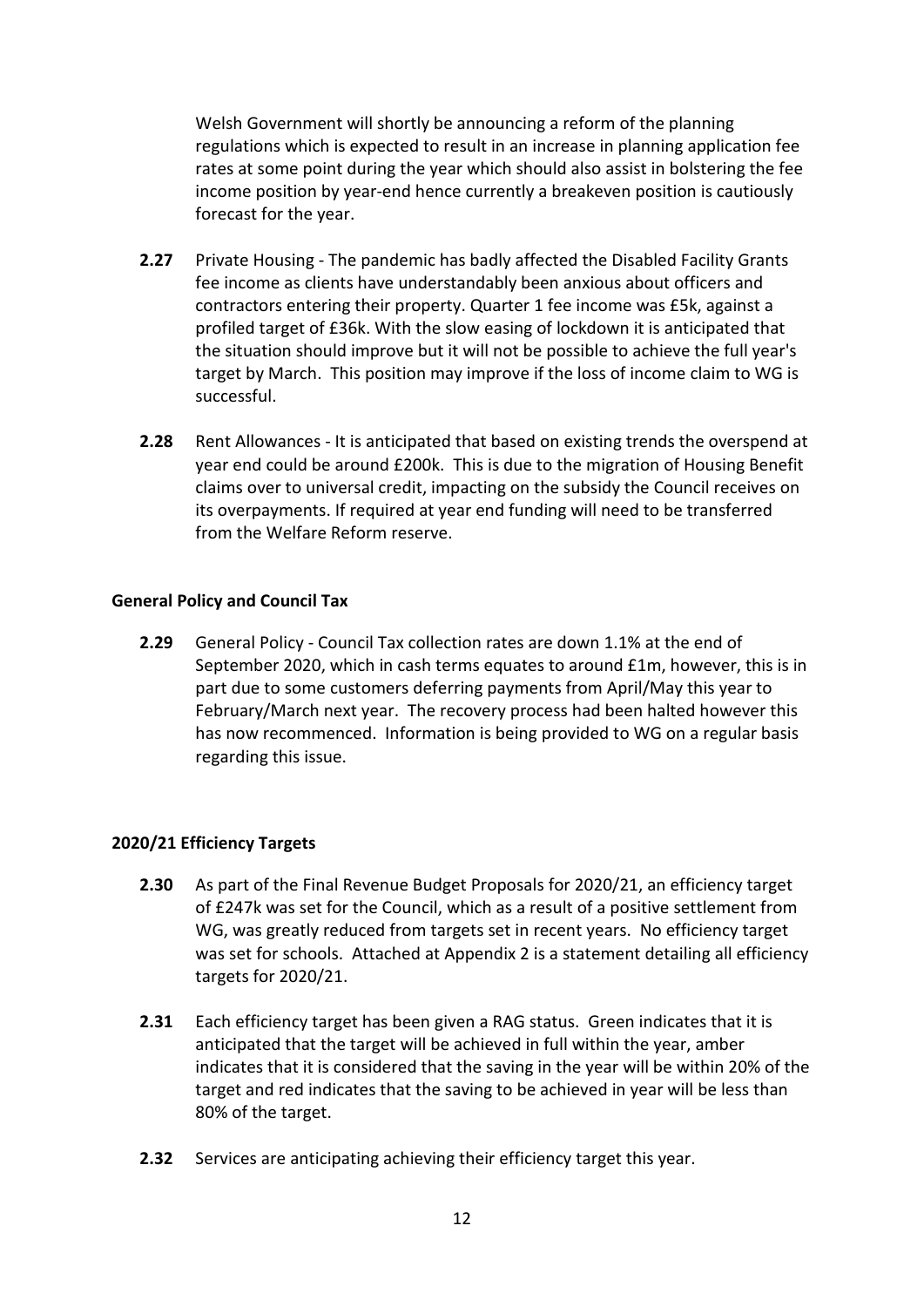**2.33** Further updates on progress against the efficiency targets will be provided to members during the year.

# **3. How do proposals evidence the Five Ways of Working and contribute to our Well-being Objectives?**

- **3.1** The revenue budget has been set in order to support services in the delivery of the Council's Well-being objectives. It is therefore important for expenditure to be monitored to ensure that these objectives are being delivered.
- **3.2** The revenue budget has been set and is monitored to reflect the 5 ways of working.
- **3.3 Looking to the long term** The setting of the revenue budget requires planning for the future and takes a strategic approach to ensure services are sustainable and that future need and demand for services is understood.
- **3.4 Taking an integrated approach** The revenue budgets include services which work with partners to deliver services e.g. Health via ICF.
- **3.5 Involving the population in decisions** As part of the revenue budget setting process there has been engagement with residents, customers and partners.
- **3.6 Working in a collaborative way** The revenue budgets include services which operate on a collaborative basis e.g. Shared Regulatory Service, Vale Valleys and Cardiff Adoption Service.
- **3.7 Understanding the root cause of issues and preventing them** Monitoring the revenue budget is a proactive way of understanding the financial position of services in order to tackle issue at the source as soon as they arise.

## **4. Resources and Legal Considerations**

## **Financial**

**4.1** As detailed in the body of the report.

## **Legal (Including Equalities)**

**4.2** There are no legal implications

## **5. Background Papers**

None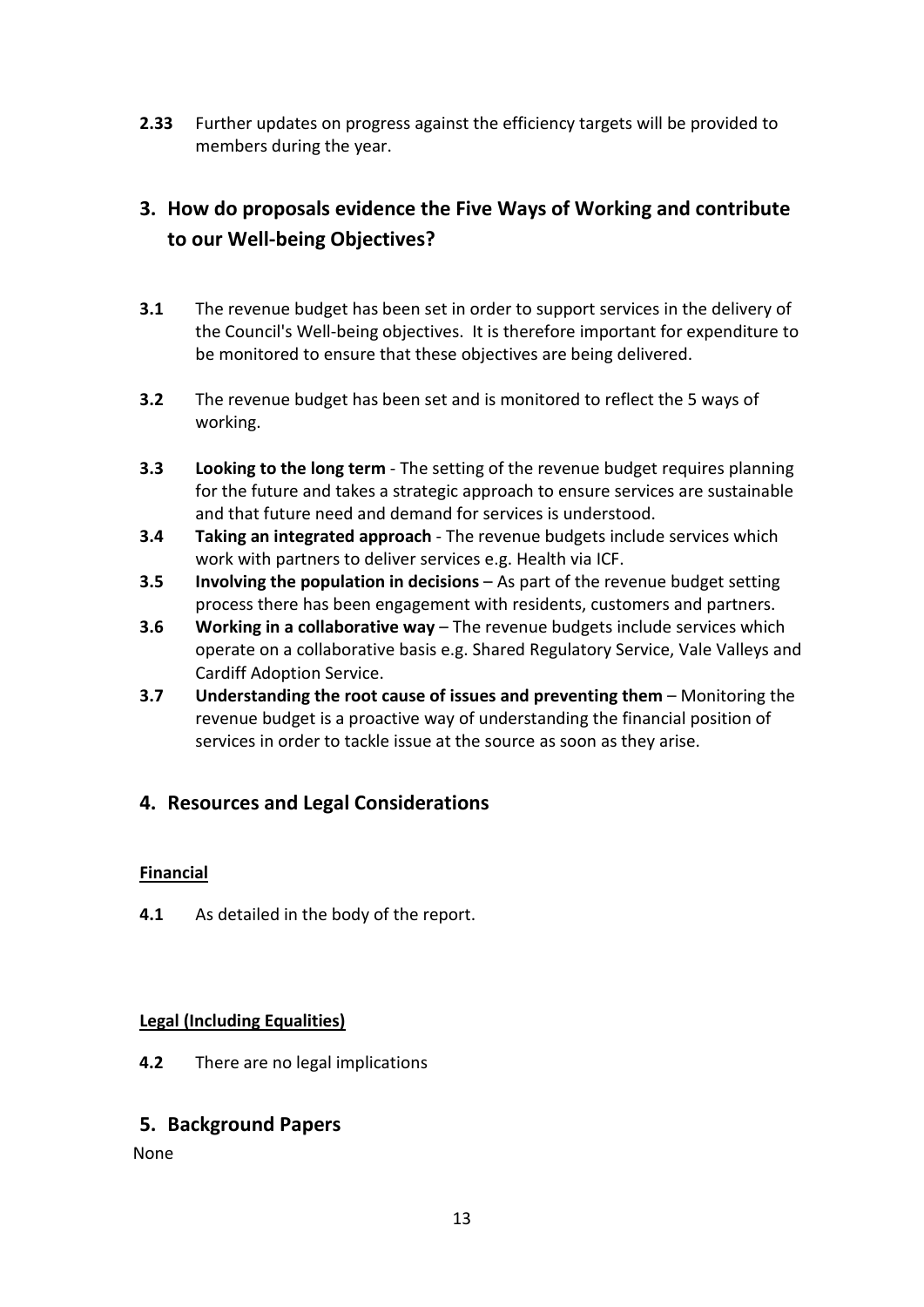|                                                   |               | <b>Original Adjustments</b> | <b>Revised</b> |
|---------------------------------------------------|---------------|-----------------------------|----------------|
|                                                   | <b>Budget</b> |                             | <b>Budget</b>  |
|                                                   | 2020/21       |                             | 2020/21        |
|                                                   | £000          | £000                        | £000           |
| <b>Learning and Skills</b>                        |               |                             |                |
| <b>Schools</b>                                    | 93,950        | $-100$                      | 93,850         |
| Strategy, Culture, Community Learning & Resources | 11,344        | $-3,198$                    | 8,146          |
| <b>Additional Learning Needs &amp; Wellbeing</b>  | 2,921         | $-190$                      | 2,731          |
| <b>Standards and Provision</b>                    | 4,080         | 284                         | 4,364          |
| <b>Directors Office</b>                           | 231           |                             | 231            |
| <b>Total Learning &amp; Skills</b>                | 112,526       | $-3,204$                    | 109,322        |
| <b>Social Services</b>                            |               |                             |                |
| <b>Children and Young People</b>                  | 17,255        | $-35$                       | 17,220         |
| <b>Adult Services</b>                             | 50,526        | $-65$                       | 50,461         |
| Resource Management & Safeguarding                | 371           | $-87$                       | 284            |
| <b>Youth Offending Services</b>                   | 737           | $-19$                       | 718            |
| <b>Total Social Services</b>                      | 68,889        | $-206$                      | 68,683         |
| <b>Environment and Housing</b>                    |               |                             |                |
| Neighbourhood and Transport Services              | 28,309        | $-4,047$                    | 24,262         |
| <b>Building Services</b>                          | 0             | O)                          | $\overline{0}$ |
| <b>Regulatory Services</b>                        | 1,894         |                             | 1,900          |
| <b>Council Fund Housing</b>                       | 1,339         | $-22$                       | 1,317          |
| <b>Total Environment and Housing</b>              | 31,542        | $-4,063$                    | 27,479         |
| <b>Managing Director</b>                          |               |                             |                |
| <b>Resources</b>                                  | 651           | $-596$                      | 55             |
| Regeneration                                      | 2,024         | $-21$                       | 2,003          |
| Development Management                            | 1,016         |                             | 1,017          |
| <b>Private Housing</b>                            | 848           | 6                           | 854            |
| <b>Total Managing Director</b>                    | 4,539         | $-610$                      | 3,929          |
| <b>General Policy</b>                             | 23,942        | 8,083                       | 32,025         |
| <b>Met from General Reserves</b>                  | $-1,000$      | 0                           | $-1,000$       |
| <b>TOTAL</b>                                      | 240,438       | 0                           | 240,438        |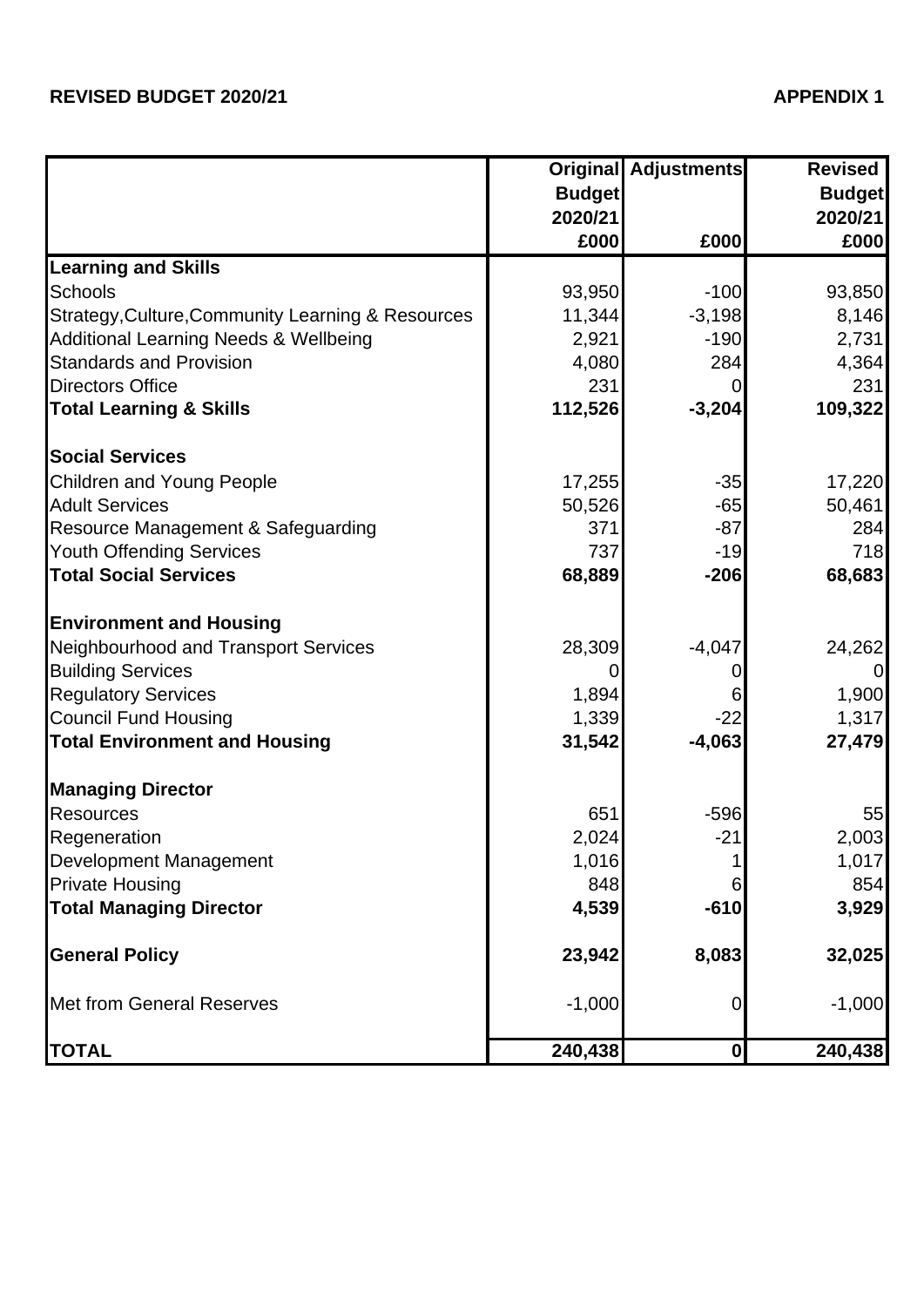#### **PROGRESS ON APPROVED EFFICIENCIES 2020/21**

#### **APPENDIX 2**

| <b>Title of Saving</b>                                                                      | <b>Total</b> | Projected<br><b>Efficiency Efficiency</b> | <b>RAG</b><br><b>Status</b> | <b>Update Comments, Issues &amp; Actions</b> | <b>Relevant Scrutiny</b><br><b>Committee</b>  | <b>Project Manager</b> |
|---------------------------------------------------------------------------------------------|--------------|-------------------------------------------|-----------------------------|----------------------------------------------|-----------------------------------------------|------------------------|
| <b>LEARNING AND SKILLS</b>                                                                  | £000         | £000                                      |                             |                                              |                                               |                        |
| <b>Strategy, Culture, Community Learning &amp; Resources</b><br><b>General Efficiencies</b> | 45           |                                           | 45 Green                    | General reduction in budgets                 | Learning & Culture                            | <b>Trevor Baker</b>    |
| Total Strategy, Culture, Community Learning & Resources                                     | 45           | 45                                        |                             |                                              |                                               |                        |
| <b>TOTAL LEARNING AND SKILLS</b>                                                            | 45           | 45                                        |                             |                                              |                                               |                        |
| <b>SOCIAL SERVICES</b>                                                                      |              |                                           |                             |                                              |                                               |                        |
| <b>Adults Services</b><br>Review of Complex Cases                                           | 100          |                                           | 100 Green                   | Cases in the process of being reviewed       | Health Living & Social Care Suzanne Clifton   |                        |
| <b>Total Adults Services</b>                                                                | 100          | 100                                       |                             |                                              |                                               |                        |
| <b>TOTAL SOCIAL SERVICES</b>                                                                | 100          | 100                                       |                             |                                              |                                               |                        |
| <b>ENVIRONMENT AND HOUSING</b>                                                              |              |                                           |                             |                                              |                                               |                        |
| <b>Neighbourhood Services and Transport</b><br><b>General Efficiencies</b>                  | 28           |                                           | 28 Green                    | General reduction in budgets                 | Environment & Regeneration Emma Reed          |                        |
| <b>Total Neighbourhood Services and Transport</b>                                           | 28           | 28                                        |                             |                                              |                                               |                        |
| TOTAL ENVIRONMENT AND HOUSING                                                               | 28           | 28                                        |                             |                                              |                                               |                        |
| <b>MANAGING DIRECTOR AND RESOURCES</b>                                                      |              |                                           |                             |                                              |                                               |                        |
| <b>Legal and Democratic Services</b><br><b>Members Printing</b>                             | $\mathbf{1}$ |                                           | 1 Green                     | Budget reduction made                        | Corporate Performance &                       | Debbie Marles          |
| Lease                                                                                       | 3            |                                           | 3 Green                     | Budget reduction made                        | Resources<br>Corporate Performance &          | Debbie Marles          |
| <b>Total Legal and Democratic Services</b>                                                  | 4            | $\overline{\mathbf{4}}$                   |                             |                                              | Resources                                     |                        |
|                                                                                             |              |                                           |                             |                                              |                                               |                        |
| Regeneration<br><b>Staff Restructure</b>                                                    | 40           |                                           | 40 Green                    | Staff restructure complete                   | Environment & Regeneration Marcus Goldsworthy |                        |
| <b>Total Regeneration</b>                                                                   | 40           | 40                                        |                             |                                              |                                               |                        |